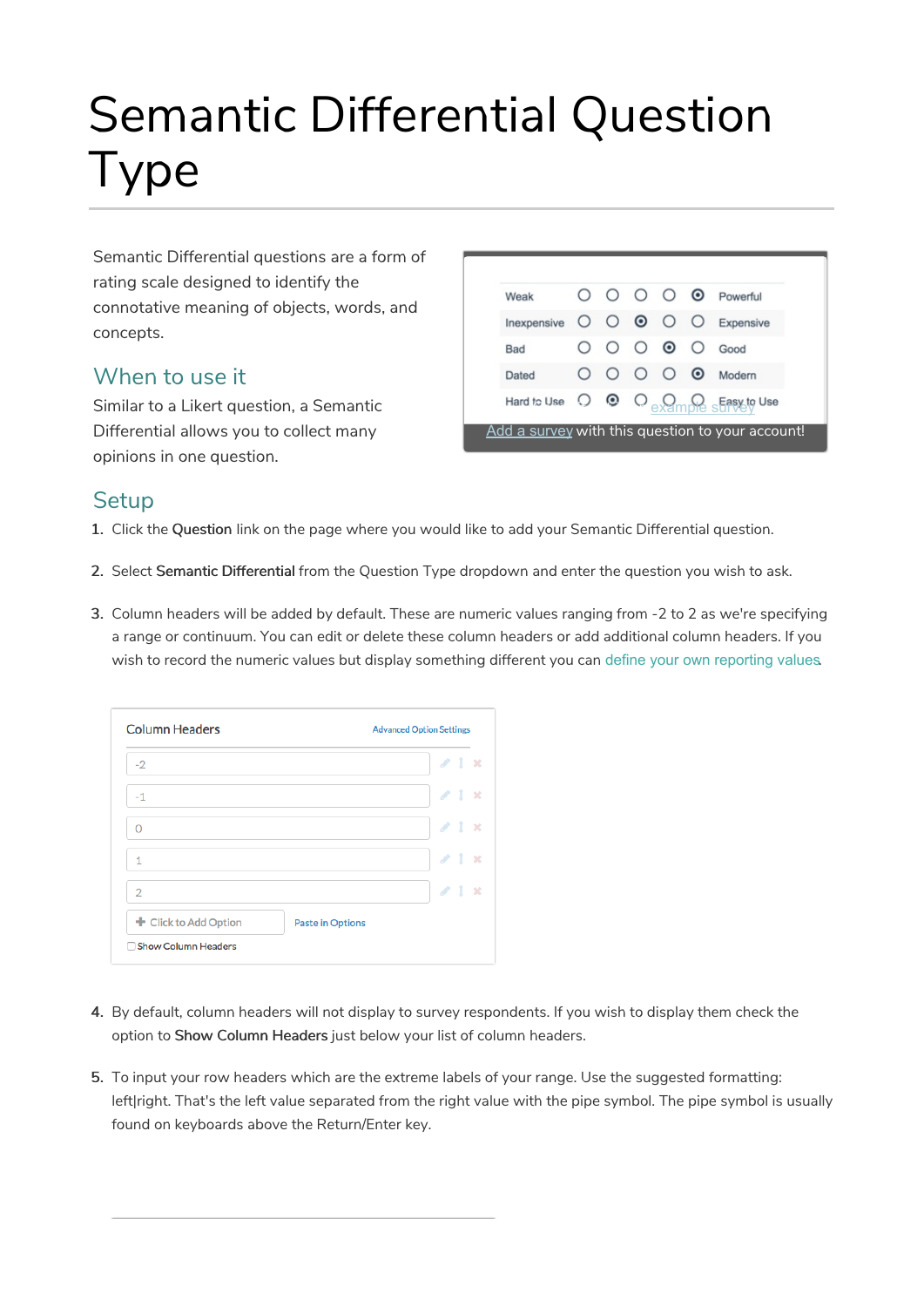| Weak   Powerful         | 21x                 |  |
|-------------------------|---------------------|--|
| Inexpensive Expensive   | 21x                 |  |
| Bad Good                | $\angle$ 1 $\times$ |  |
| Dated   Modern          | 21x                 |  |
| Hard to Use Easy to Use | $\angle$ 1 $\times$ |  |

#### Display Column Headers

By default, column headers will not display to survey respondents. If you wish to display them check the option to Show Column Headers just below your list of column headers.

| $-2$           | $\mathcal{L}$ 1<br>$\rightarrow$ |
|----------------|----------------------------------|
| $-1$           | $\ell$ 1 $\times$                |
| ∩              | $\mathcal{L}$ 1<br>$\rightarrow$ |
| $\mathbf{1}$   | $\ell$ 1 $\times$                |
| $\overline{2}$ | $\ell$ 1 $\times$                |

### Survey Taking

On a desktop and most laptops, the Semantic Differential question type looks like so.



When optimized for mobile devices the Semantic Differential question type displays as sliders; this makes it a easier to interact with as mobile respondents will be using their finger to select answers.

Note: Column headers are not supported in the mobile one-at-a-time interaction. You can turn off the one-at-a-time interaction if you wish.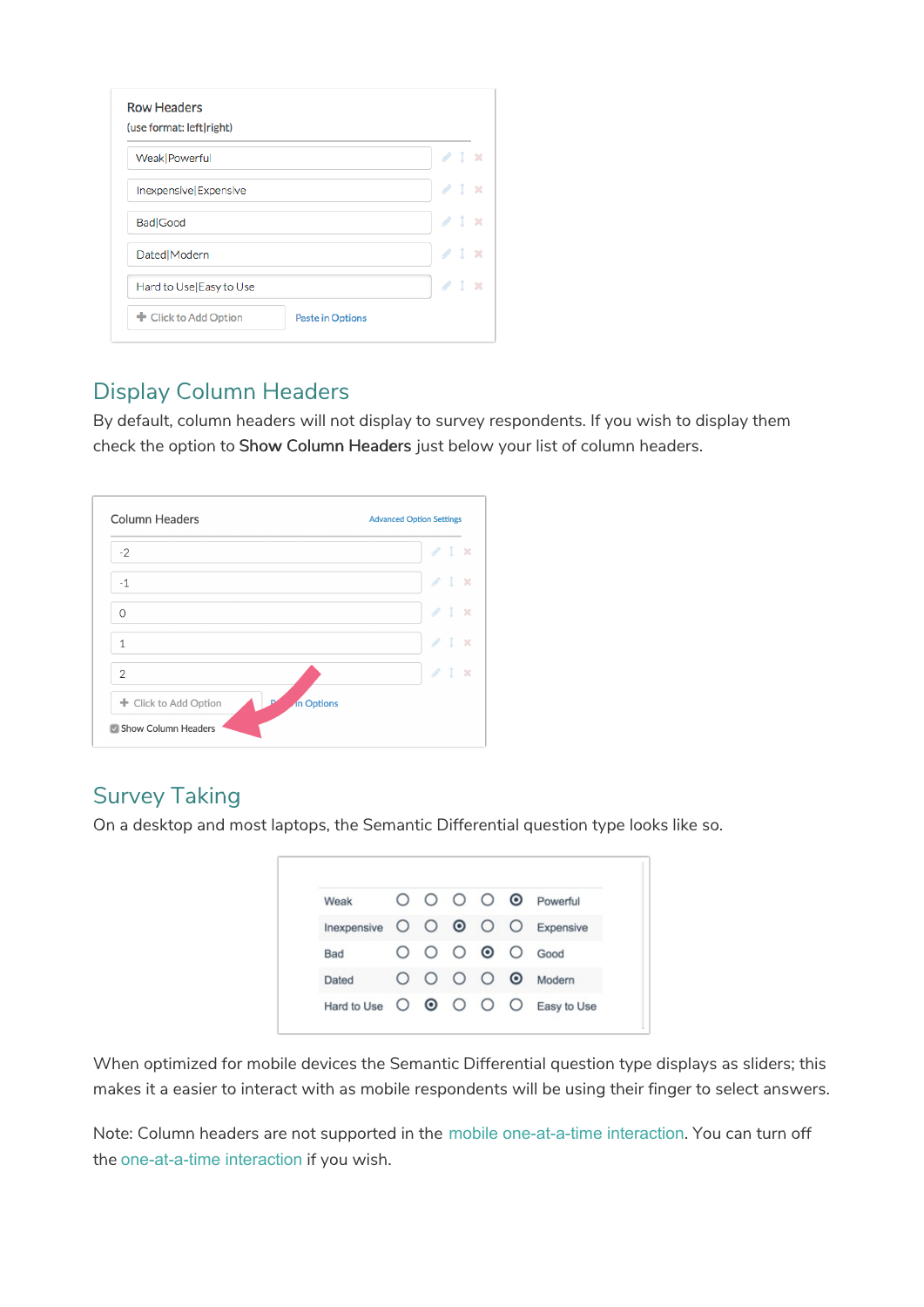Note that if a slider is left untouched, the row will be considered to be unanswered.



## Reporting

Semantic Differential questions report as a grid, with values and percentages for each option selected. The left and right row headers are displayed for reference.

|                               | $-2$        | $-1$        | $\mathbf 0$ | $\mathbf{1}$ | $\overline{2}$ |               | <b>Responses</b> | $T$ Filter<br>Layout & Options<br>$+$ Move |
|-------------------------------|-------------|-------------|-------------|--------------|----------------|---------------|------------------|--------------------------------------------|
| Weak<br>Count<br>Row %        | 14<br>17.7% | 13<br>16.5% | 14<br>17.7% | 16<br>20.3%  | 22<br>27.8%    | Powerful      | 79               | <b>x</b> Delete                            |
| Inexpensive<br>Count<br>Row % | 25<br>32.1% | 14<br>17.9% | 13<br>16.7% | 10<br>12.8%  | 16<br>20.5%    | Expensive     | 78               |                                            |
| Bad<br>Count<br>Row %         | 16<br>21.1% | 16<br>21.1% | 16<br>21.1% | 18<br>23.7%  | 10<br>13.2%    | Good          | 76               |                                            |
| Dated<br>Count<br>Row %       | 13<br>16.5% | 22<br>27.8% | 15<br>19.0% | 13<br>16.5%  | 16<br>20.3%    | Modern        | 79               |                                            |
| Hard to Use<br>Count<br>Row % | 17<br>22.7% | 13<br>17.3% | 12<br>16.0% | 17<br>22.7%  | 16<br>21.3%    | Easy to Use   | 75               |                                            |
| Totals                        |             |             |             |              |                | 387<br>100.0% |                  |                                            |